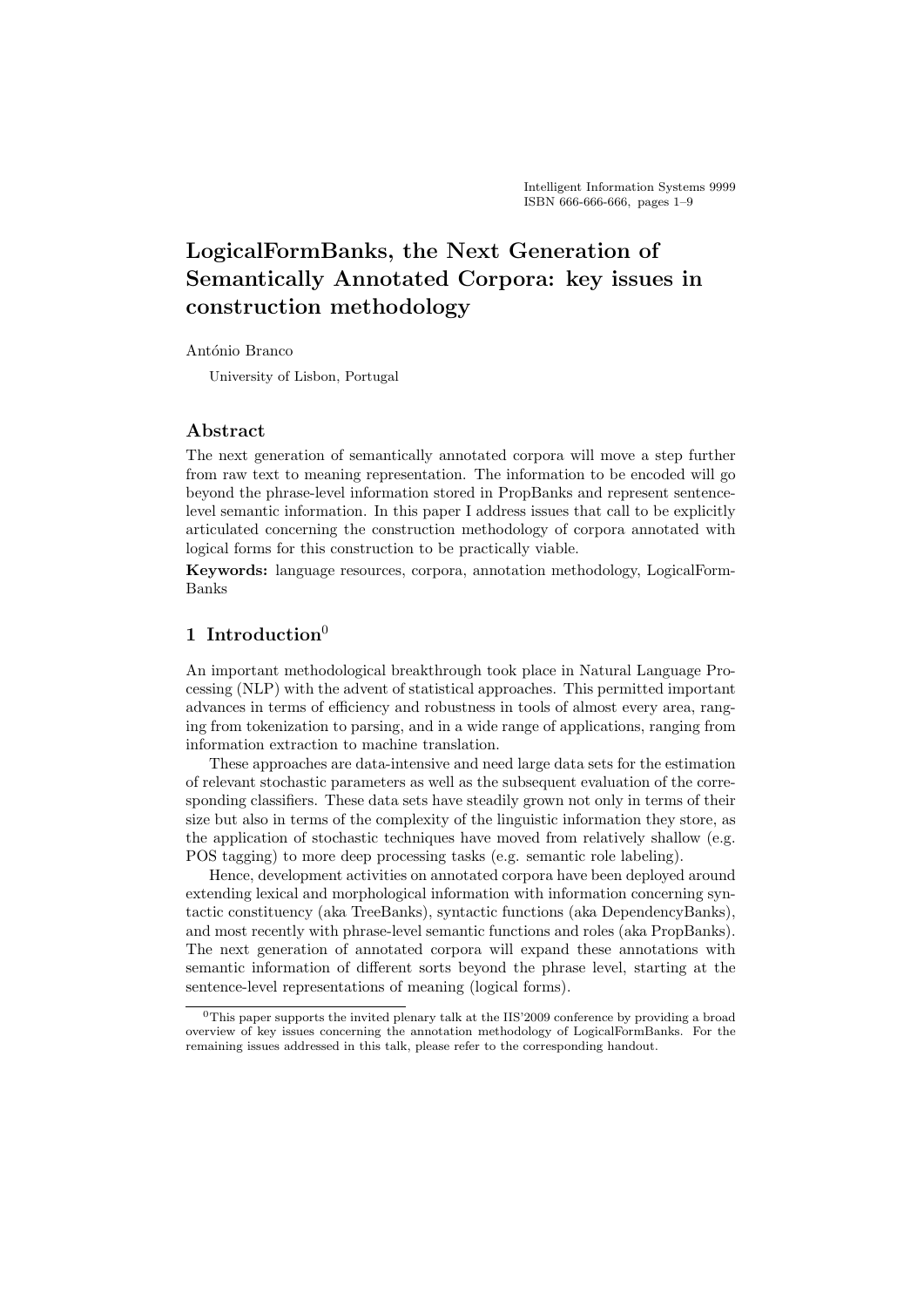Based on the experience that at our team, we have been gathering in the construction of a LogicalFormBank.<sup>1</sup>

In this paper I aim at addressing generic issues worth being clarified concerning the construction methodology of this type of corpora for it to be practically viable. I seek to articulate into a single and focused outline ideas that if not in explicitly, at least implicitly or in part, have been circulating concerning the more adequate construction methodology for this type of corpora.

In Section 2, I present an overview that serves as the background for the matters being dealt with in this paper. The methodological issues on the construction of LogicalFormBanks are addressed in Section 3. Section 4 is devoted to elucidate a construction component that turns out to be specific of this type of corpora. This paper closes with concluding remarks in Section 5.

### 2 Annotated corpora: background

Language corpora are collections of representations of natural language utterances. They may include materials from a wide range of sources (e.g. written vs. oral), communicative situations (e.g. dialogue vs. letter), genres (e.g. novel vs newspaper), or domains (e.g. tourism vs. biotechnology). These collections have been extended with annotations by means of which there is an explicit association of their tokens with corresponding linguistic information, thus becoming not only archives of raw language materials but also key repositories for sharing linguistic knowledge.

Annotated corpora encode linguistic information from different dimensions in correlation with stretches of different spans (word, phrase, sentence, etc.). Most commonly, they bear morphological information about inflectional features and about POS. A great deal of effort has been put also into associating syntactic information concerning phrase constituents and categories, and/or grammatical function (Head, Subject, Object, etc.) in which case they tend to be termed specifically as TreeBanks (e.g. Marcus et al. 1993).

Recently, some corpora have been developed which are annotated with phraselevel semantic information concerning semantic functions (Specifier, Arg0, Modifier, etc.) and/or semantic roles (Agent, Theme, Beneficiary, etc.). Following Palmer et al. (2005), such annotated corpora have been termed as PropBanks.

As repositories of linguistic knowledge, annotated corpora have been key assets for natural language science and technology along at least the following lines:

- for quantitative and cross-language studies of natural languages;
- in the gathering of structured linguistic data such as lexicons, ontologies, etc.;
- in providing training data sets for NLP tools of different kinds, such as POS taggers, parsers, etc.;
- and in providing test sets for the evaluation of NLP tools and applications.

<sup>1</sup>For more information, see http://semanticshare.di.fc.ul.pt. I am grateful to Francisco Costa, Sara Silveira, Mariana Avelãs and Clara Pinto for their contribution for the maturing of the experience reported in this paper.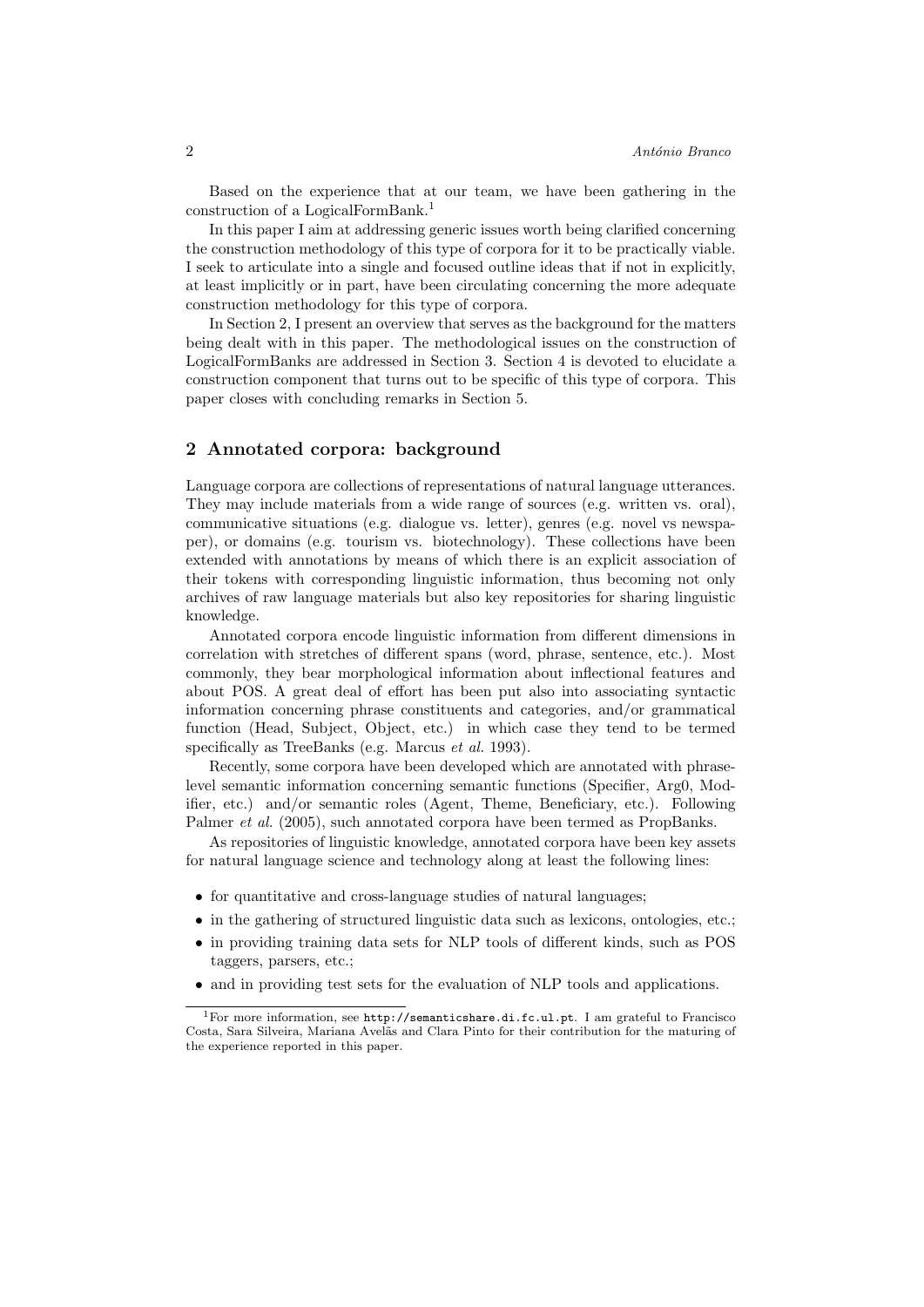#### 2.1 Past and recent generations of annotated corpora

As in the remaining areas of NLP, also here English is the best researched and equipped language. In terms of TreeBanks, the PennTreeBank, made of texts from the Wall Street Journal, is definitely a central reference (Marcus et al., 1993). Not only for its size [1 M], only surpassed by the size of the Prague Dependency Tree-Bank [1.5 M] (Bohmova et al., 2003), but above all because it became the de facto standard repository of linguistic knowledge upon which in the last decade most of the research on stochastic-based NLP was carried on. In terms of TreeBanks, it is also worth mentioning the TIGER project for the German language (Brants et al., 2002), for its continuity, and for the documentation services and tools that it has made available for the community.

The TIGER site lists TreeBanks developed or in development (manually annotated/verified) for Czeck [1.5M], Basque, Bulgarian, Danish [100K], French [650K], German [900K], Hindi, Italian, Japanese, Slovene [30K], English [1M], Dutch [150K], Polish, Spanish and Turkish.

In the more specific area of PropBanks, the key reference is the English Prop-Bank (Palmer et al., 2005). This is the first large scale corpus with annotation for semantic roles [1M]. Similar PropBanks have been developed so far for Chinese [250K] and Korean [200K].

In the area of corpora with sentence level grammatical annotations, including semantic annotations, for their ground breaking results, it is worth pointing out the works by Dipper (2000) and Mullen *et al.* (2001) and the HPSG-based Redwoods, Hinoki and Trepil corpora (Oepen et al., 2002; Fujita et al., 2006; Trepil, 2006).

#### 2.2 Major research issues

The development of annotated corpora benefits from the lessons learned and the tools developed in the scope of the simpler sub-tasks of compiling, archiving and searching raw corpora. It presents however specific challenges that result from the need to handle the complex information being annotated.

As for archiving, new challenges had to be faced in terms of selecting appropriate encoding schemes and formats compliant with industrial demands and standards (TEI, 2004; XCES, 2006; LMF, 2009), and of defining suitable tools to provide for the management of the corpora and the conversion between different formats (e.g. Ide and Brew 2000).

From the point of view of the annotation work proper, a bunch of issues need to be properly addressed:

- methodologies to improve insensitiveness to annotation errors and differences in the application of annotation guidelines by the human annotators (e.g. Palmer et al. 2005);
- determination of upper-bounds for correct annotation by humans and measuring inter-annotators agreement (e.g. Artstein and Poesio 2009);
- design of efficient annotation techniques and tools to reduce the effort and time required for manual annotation/verification (e.g. Plaehn and Brants 2000);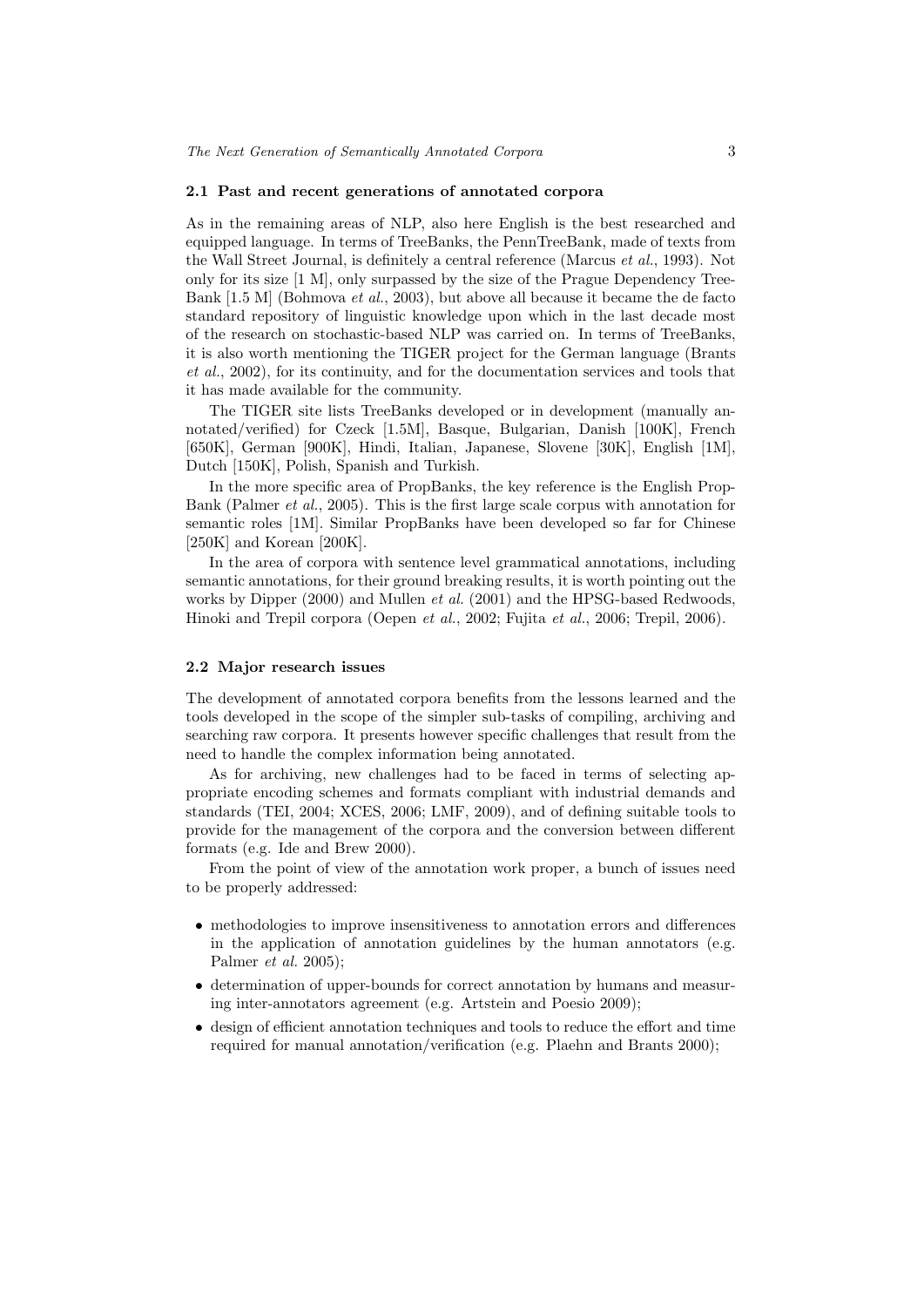• development of tools for automation of corpus validation and consistency checking across layers (e.g. Cotton and Bird 2002).

Finally, the annotated corpora offer new challenges in terms of ensuring the access to highly structured data, for which specific search and visualization tools have to be prepared (e.g. Keller *et al.* 1999).

#### 2.3 Next generation of semantically annotated corpora: LogicalForm-Banks

The next generation of semantically annotated corpora will move a step further from raw text to meaning representation. The information to be encoded will go beyond the phrase-level semantic information stored in PropBanks and include the semantic representation (logical form) of the sentence.

The linguistic information to be encoded in these LogicalFormBanks will reach a new level of sophistication where the utilization of annotation tools is no longer a matter of convenience but of necessity. They have to integrate auxiliary grammars and lexicons for deep linguistic processing (Bos and Delmonte, 2008) in order:

- to obtain deep, accurate sentence-level semantic representations (logical forms) to serve as annotation materials, which can be selected from parse results but cannot be massively and accurately drawn or corrected by hand;
- to bring into the annotation process the benefits of principled linguistic theorizing of a more deep level than the shallow ones that has been put to use in the construction of previous generations of TreeBanks and PropBanks;
- to ensure the correct alignment and integration of annotations pertaining to the different linguistic dimensions and layers.

### 3 Construction methodology

As expected, the construction of LogicalFormForms raises a range of challenges along the dimensions and research issues mentioned above.

Extension of encoding schemes and formats, towards de facto standards, have to be found; the annotation guidelines turn out here to be the whole grammar specification, and new procedures may have to be devised to minimize annotation errors and differences in the application of the "guidelines"; known inter-annotator agreement indicators will be adapted or new ones may be needed; new search and visualization tools will be developed, etc.

It is not within the scope of the present paper to address all such aspects. Here I will focus on the basic topic of the construction methodology of annotated corpora itself and on key issues that in this regard LogicalFormBanks bring about.

#### 3.1 TAVA: Train, Annotate, Validate, Adjudicate

The experience gathered in the development of annotated corpora in the last decades permitted to build a consensus on the basics of the most convenient construction methodology. The annotation work progresses by the successive execution of a typical four step procedure, which includes: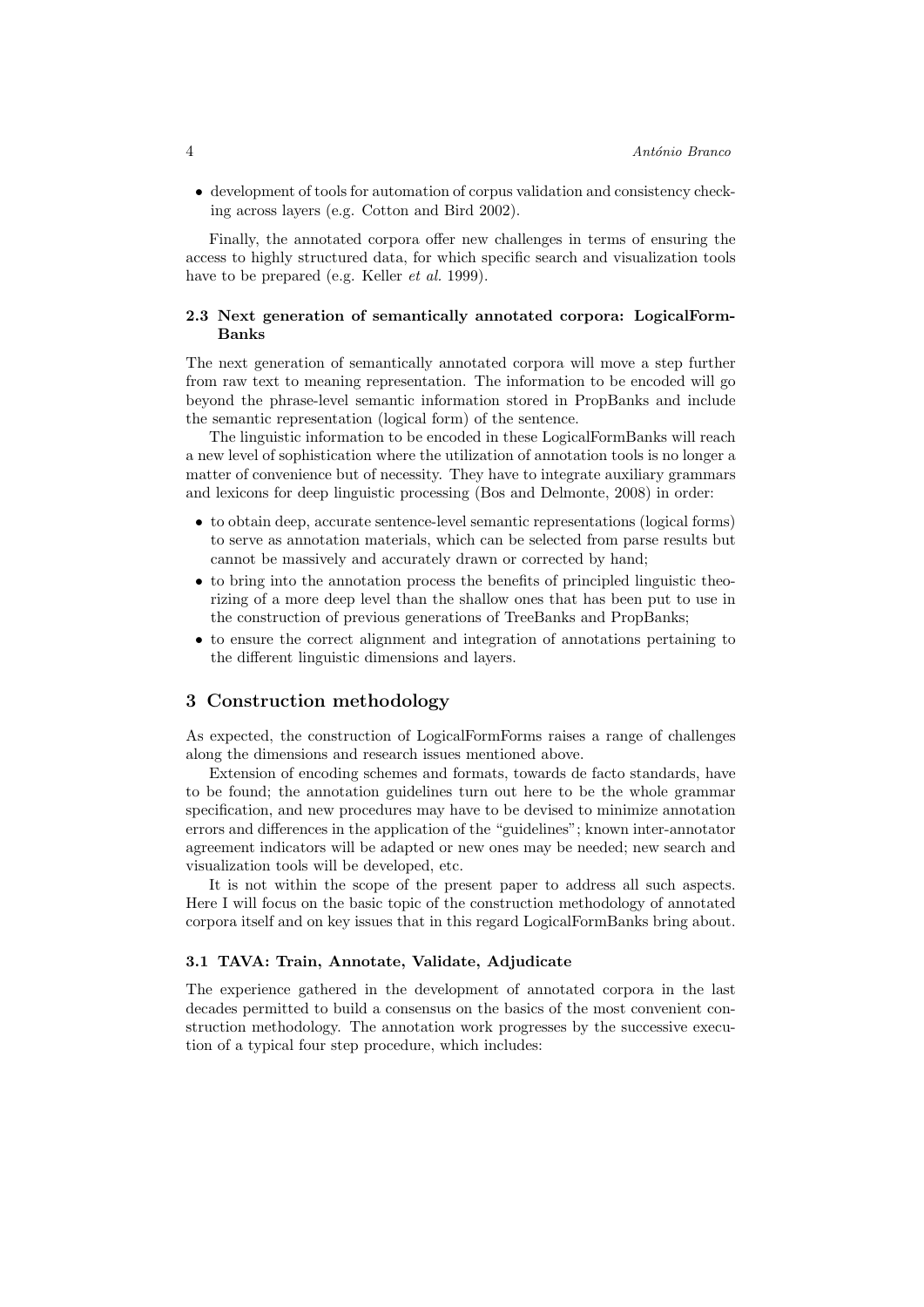- *train*: on the basis of the material whose annotation was concluded so far, train a classifier that automatically assigns annotation "tags";
- annotate: run this classifier on the material whose annotation is yet to be done;
- *validate*: let the human annotators validate the result of the classifier by either confirming or correcting its output annotation;
- *adjudicate*: submit the materials validated by different annotators to a final supervision step by a human adjudicator who settles possible divergences among the different annotators.

This TAVA methodology incorporates measures to minimize annotation errors (by means of multiple validations followed and harmonized by adjudication). Importantly, it incorporates also measures to minimize the time and effort spent in the development of the corpus. No matter how suboptimal the annotation tool may be, its usage accelerates the construction of the corpus. It takes less time and effort to correct only part of the items to be annotated—those where the tool failed—than to manually annotate every item from scratch.

In case the auxiliary annotation tool is based on a classifier whose performance improves with larger training data, then the TAVA procedure should be iterated along the construction timeline (yielding successively improved versions of the tool) to further minimize annotation time and effort.

#### 3.2 From linear to circular TAVA

Under this methodology there is thus a parallel and continuous progression in terms of timeline of the construction process, performance of auxiliary annotation tools, and corpus coverage with accurate annotation. At each iteration of the TAVA procedure, the auxiliary annotation tool typically tends to improve its performance in the assignment of a tag out of the predefined tagset.

When applying this methodology to the construction of LogicalFormBanks, the auxiliary annotation tool is now the grammar whose output are grammatical representations, that include logical forms. As expected, progression in terms of the development of the grammar and its performance may involve reestimating stochastic parameters to resolve parsing ambiguity, as larger portions of the annotated corpus become adjudicated.

As the construction of the corpus progresses, the annotation time and effort is minimized as on average, per sentence to be annotated, there will be less "annotation tags" (less parse results) to be visited by the human annotators until the correct parse is found in the ranked list of parses. At each iteration of the four step procedure, there will be more training data available, which supports the training of more accurate parsing disambiguators. Consequently, for each sentence, the ranked list of its possible parses produced by the grammar will more likely display the appropriate parse—which it should be annotated with—closer to the top of the list.

But, crucially, progression in terms of the development of the grammar and its performance involves also extending the empirical coverage of the grammar so that new linguistic constructions may be handled by it. This implies that sentences in the corpus that in the previous passes were not annotated—did not receive a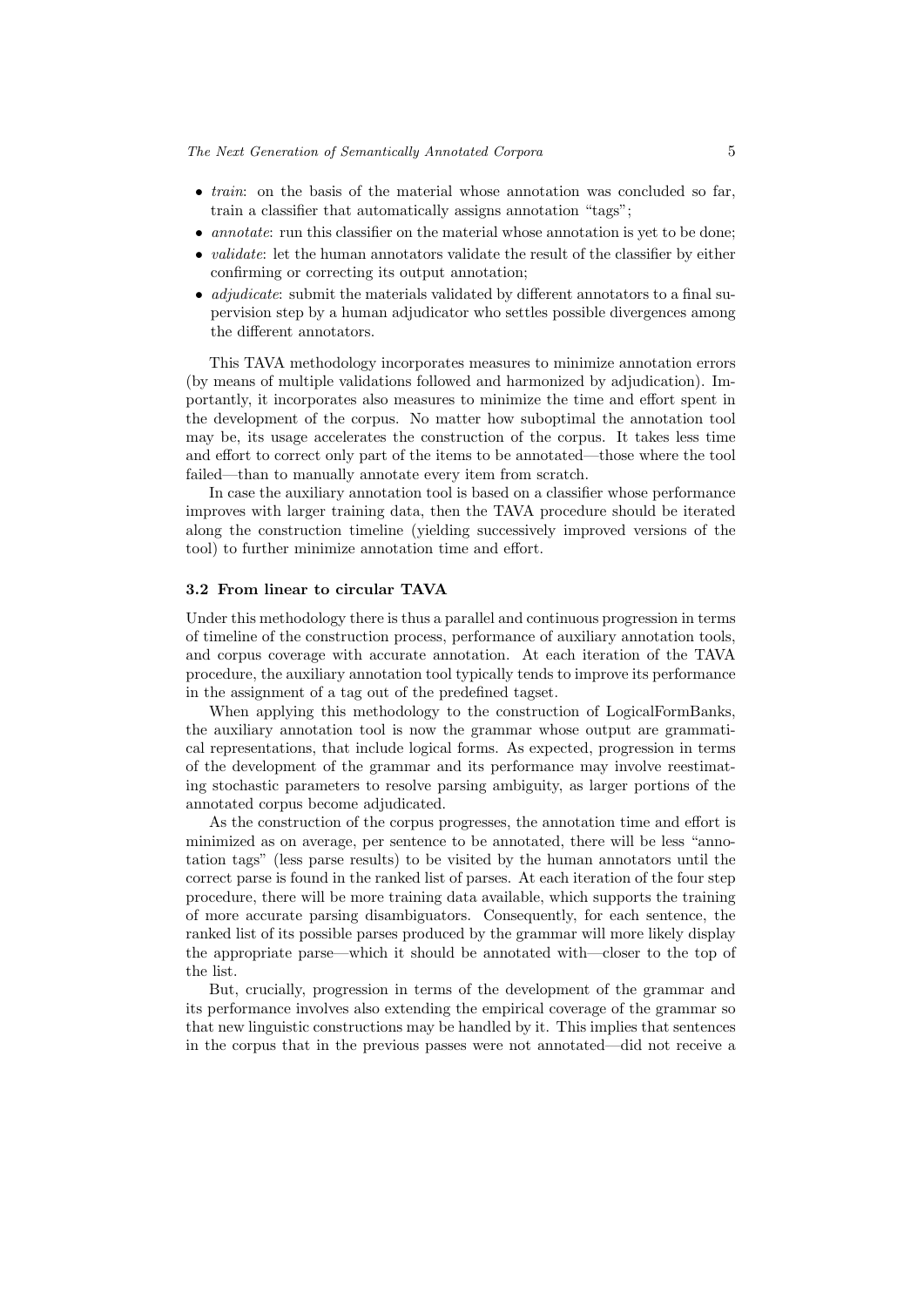parse because they contain linguistic phenomena not handled yet at that time by the grammar—, may become annotated with a new version of the grammar. Accordingly, instead of continuous coverage, we should expect here interpolated coverage for the annotated corpus.

Furthermore, for certain linguistic constructions already within the grammar empirical coverage, the depth and sophistication of the grammatical analysis produced may be revised or upgraded as the development of the grammar proceeds. This implies that sentences in the corpus which in the previous passes were already annotated by the grammar—and whose annotation may have been already validated and adjudicated—, may become now obsolete with a new version of the grammar, and have to be extended or even reannotated.

In this connection, it is important to notice two important impacts in what concerns the construction of LogicalFormBanks methodology.

First, instead of a fixed set of annotation "tags", one should be ready for a tagset that evolves both in terms of its size and in terms of the "tag" themselves.

Second, the usual linear progression of the annotation effort does not hold for LogicalFormBanks. For the TAVA methodology to be applied, the corpus to be annotated should be conceived here not as a double ended string of items to be annotated, but as a circular one.

Circular TAVA methodology permits that during the development of the corpus, a given sentence may receive more than one pass of the grammar. This ensures that if the grammar at some stage of its progression starts producing a grammatical representation for that sentence, the latter will eventually gets annotated with that representation in some subsequent pass.

Circular TAVA ensures also that if due to the evolution of the grammar, the grammatical representation a sentence was previously annotated which needs to be reviewed or replaced, the human annotators will be offered the chance to do it. In some subsequent pass of the grammar, this sentence will be taken care of as it will stand alongside with the sentences with no annotation yet.<sup>2</sup>

It is worth noting that this does not impose that for every new version of the grammar the whole corpus has to be re-passed through. To ensure consistency, only the final pass, with the last version of the grammar, has to perform a complete scan of the corpus.

It is tempting to consider abandoning the TAVA methodology for the construction of LogicalFormBanks and fall back to a simplifying approach where only one pass of the corpus to be annotated would be executed, with the very final version of the grammar. This however is not a practically viable alternative. This would cut the crucial feedback for the construction of the grammar coming from its application, and partial failure, over the corpus to be annotated. And this would ignore also that, due their very nature, there is no known grammar of this type for any language that has reached its final, complete version.

<sup>2</sup>Note that this is less penalizing than what it may seem: when a new version of the grammar produces a new set of grammatical representations for a sentence which was already annotated, and one representation in that new set unifies with the previously annotated representation, the old representation can be replaced by the new one without human reannotation being needed. For example, [incr tsdb()] is a grammar development tool that supports this methodology (Oepen, 1999).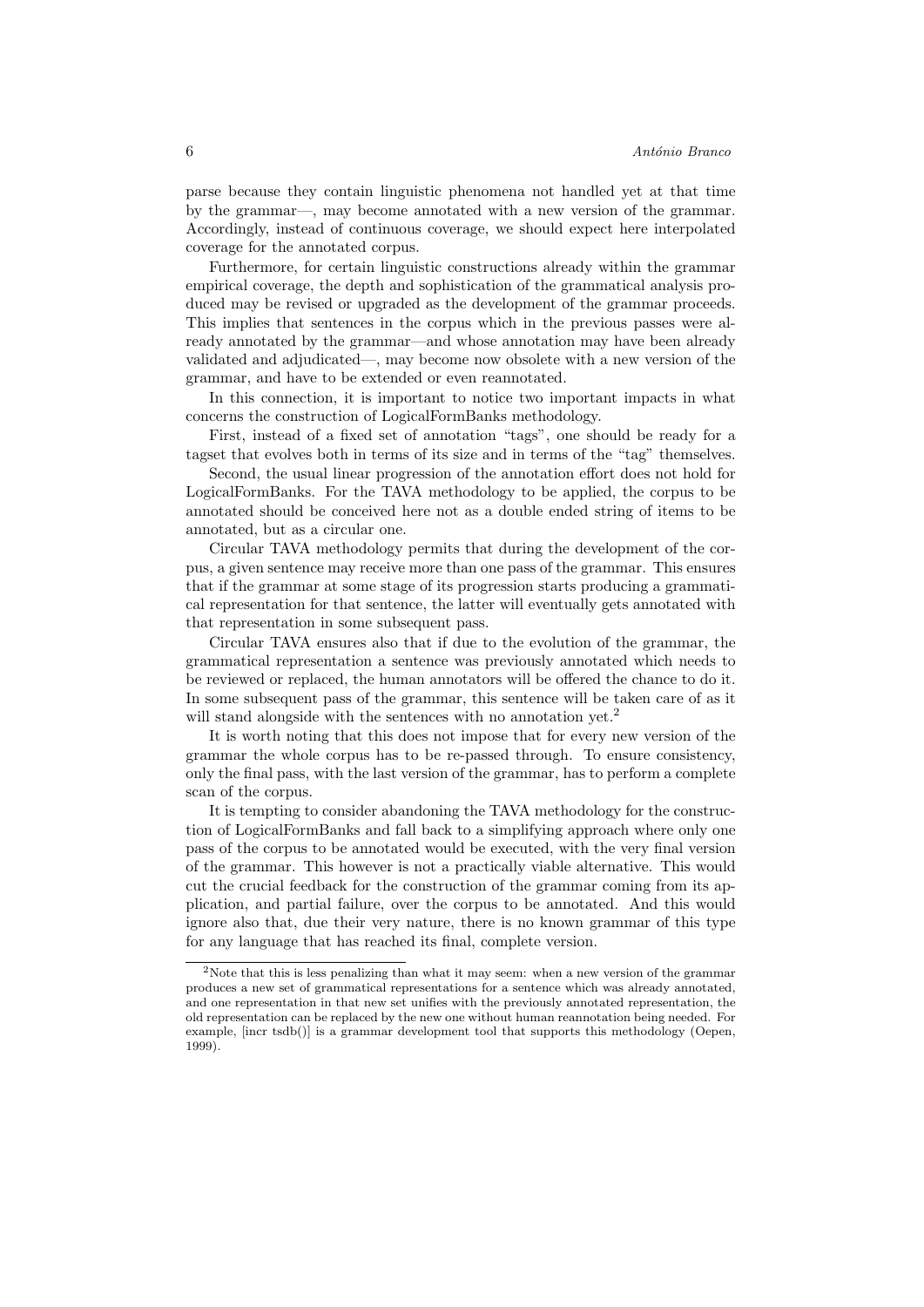## 4 A key construction component: the RCC Corpus

To a large extent, the above demands can be seen as natural extensions, to the new type of semantically annotated corpora, of key components of the construction methodology matured in the construction of previous types of annotated corpora. I would like to focus now on what may be seen as a component that is specific of the construction of LogicalFormBanks.

It may happen that with a new, more advanced version of the grammar, a sentence that was previously annotated, receives no annotation. For the sake of concreteness, let us consider the following example. In version  $n$ , the grammar was not prepared to handle yet, say, negative concord. Sentences with negative words such as *not*, *nobody* or *never*, etc., were required only that these words were classified, say, as negation adverbs. In version  $n+1$ , the grammar evolved to accommodate negative concord, though yet under an incomplete account. In order to capture key aspects of the negative concord, the cooccurrence of negative words were duly constrained. But as this was yet an incomplete account, to be extended in subsequent grammar versions, only nominal quantifiers are considered, and sentences with temporal items in negative concord, like never, receive no parse.

Accordingly, a sentence with negative concord involving temporal quantifiers that under version  $n$  of the grammar was annotated with a grammatical representation, under version  $n+1$  receives no representation. In order to keep the consistency among the annotations in the sentences of the corpus, and between the annotated corpus and the grammar, the previous annotation is abandoned and, for now, that sentence remains unannotated.

This example helps to understand that during the construction process of the annotated corpus, a sentence may lose its previous annotation. There is no big deal here: it will be annotated again, with a new and appropriate grammatical representation later on with a more mature grammar version.

In this connection, the crucial point worth noting is that it may happen that a sentence that should not lose its annotation actually loses it. This may occur when the development of some part of the grammar – to account for some linguistic phenomenon – has undesired side effects on the account of other orthogonal phenomena. This is a well known situation for grammar developers, that tends to occur in the construction of grammars that grow to a point where they become very large in terms of empirical coverage and range of linguistic phenomena dealt with.

Now, the critical issue is that these two types of situations need to be distinguished one from another, that is the acceptable from the undesired loss of previously annotated representations. By not controlling for undesired loss of previous annotation, one runs into the risk of entering into a corpus construction process without progress or even with regression in terms of corpus coverage.

Note that the distinction between the two types of losses is something that cannot be done on the fly by the human annotators that arrive at a sentence that lost its annotation from version  $n$  to version  $n+1$ . In large scale development, in order to optimize resources, the group of grammar developers and the group of annotators are disjoint, and the later would not be prepared to control for that distinction, which in many cases may not be trivial even for skilled grammar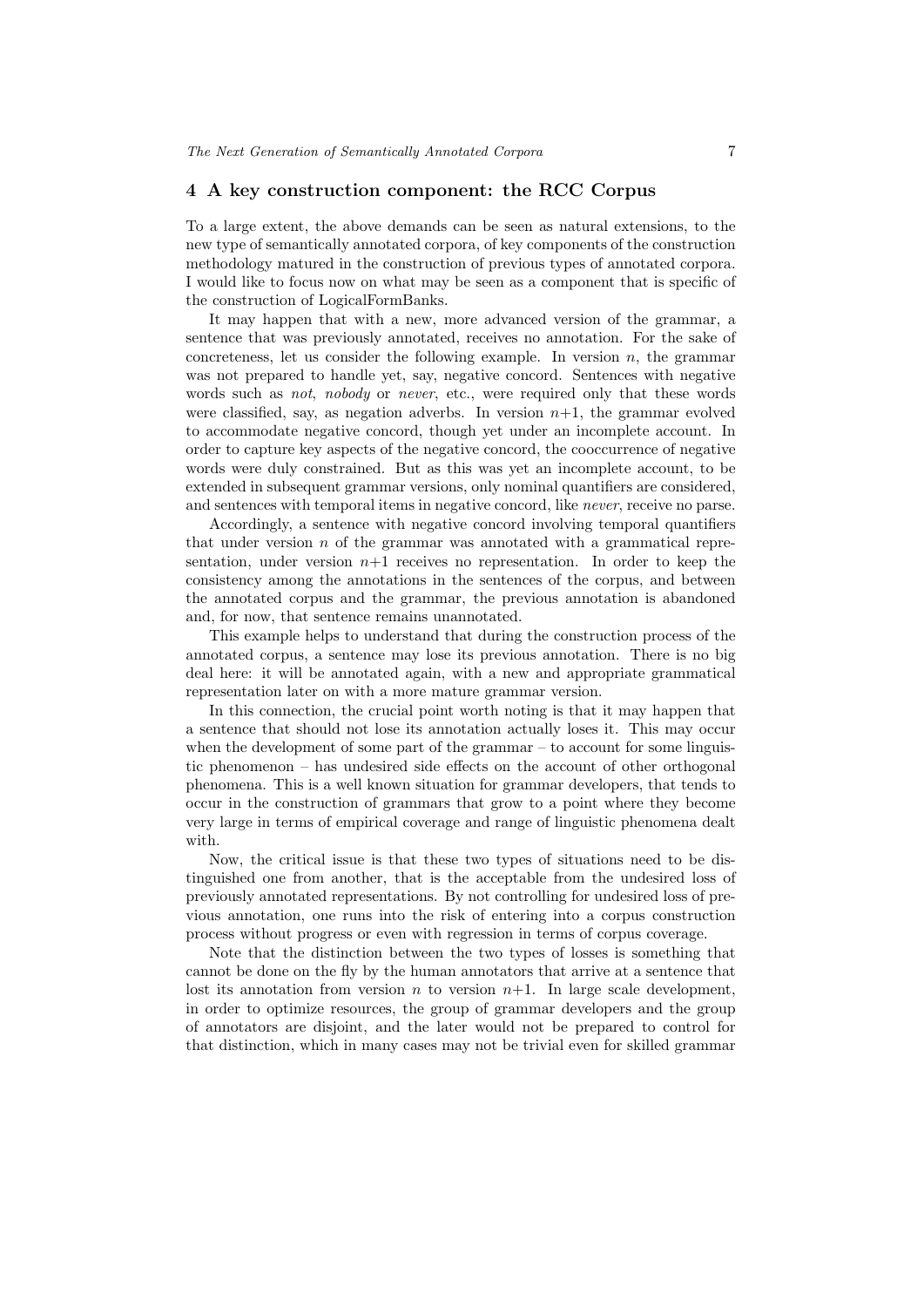developers.

Therefore, a more principled approach is called for here. It can be based, alongside the primary corpus to be annotated, on a companion annotated corpus that supports the task of controlling the progression of the primary corpus construction process. This regression control companion (RCC) corpus collects hand made sentences, together with their accurate annotations, that the grammar cannot not parse.<sup>3</sup> Every time a new version of the grammar enters into use for the annotation of the primary corpus to be continued, it will be run first over this corpus. This offers the chance for human annotators to make sure that no previously annotated sentence in this corpus changed its status to unannotated.

Being instrumental in the construction of the primary corpus to support empirical NLP research, ideological prejudice should not lead us to dismiss this companion corpus on the basis that it includes hand made sentences.

#### 5 Concluding remarks

In this paper, I sought to articulate into a single and focused outline key demands for the annotation methodology of LogicalFormBanks.

Given the sophistication of the linguistic information to be associated with natural language expressions and the formal complexity of its representation, the usage of an annotation of tool is any longer a matter of convenience but of necessity here. Such annotation tools are deep linguistic processing grammars delivering grammatical representations that include a logical form representation of the input sentence.

Given the nature of these grammars and of their development process, it turns out that the annotations and the "tagset" should be expected to evolve alongside with the construction of the annotated corpus. This is at the root of a crucial change from a linear to a circular Train-Annotate-Validate-Adjudicate procedure underlying the annotated corpus construction methodology.

It turns out also that, in contrast with previous types of annotated corpora, the construction of LogicalFormBanks requires a specific component, a secondary data set, under the form of a regression control companion corpus.

#### References

Artstein and Poesio (2009), Inter-Coder Agreement for Computational Linguistics, Computational Linguistics, 35:555–596.

BOHMOVA, HAJIC, HOJICOVA, and HLADKA (2003), The Prague Dependency Treebank: The-Level annotation scenario, in ABEILLÉ, editor, Treebanks, Kluwer.

Bos and Delmonte, editors (2008), Semantics in Text Processing, College Publications. Brants, Dipper, Hansen, Lezius, and Smith (2002), The TIGER Treebank, in Proceedings of TLT02.

<sup>3</sup>For each linguistic construction the grammar coverage is extended with, this secondary corpus should be extended as well with a list of corresponding annotated sentences. For methodological issues concerning grammar test suites, see (Oepen et al., 1997).